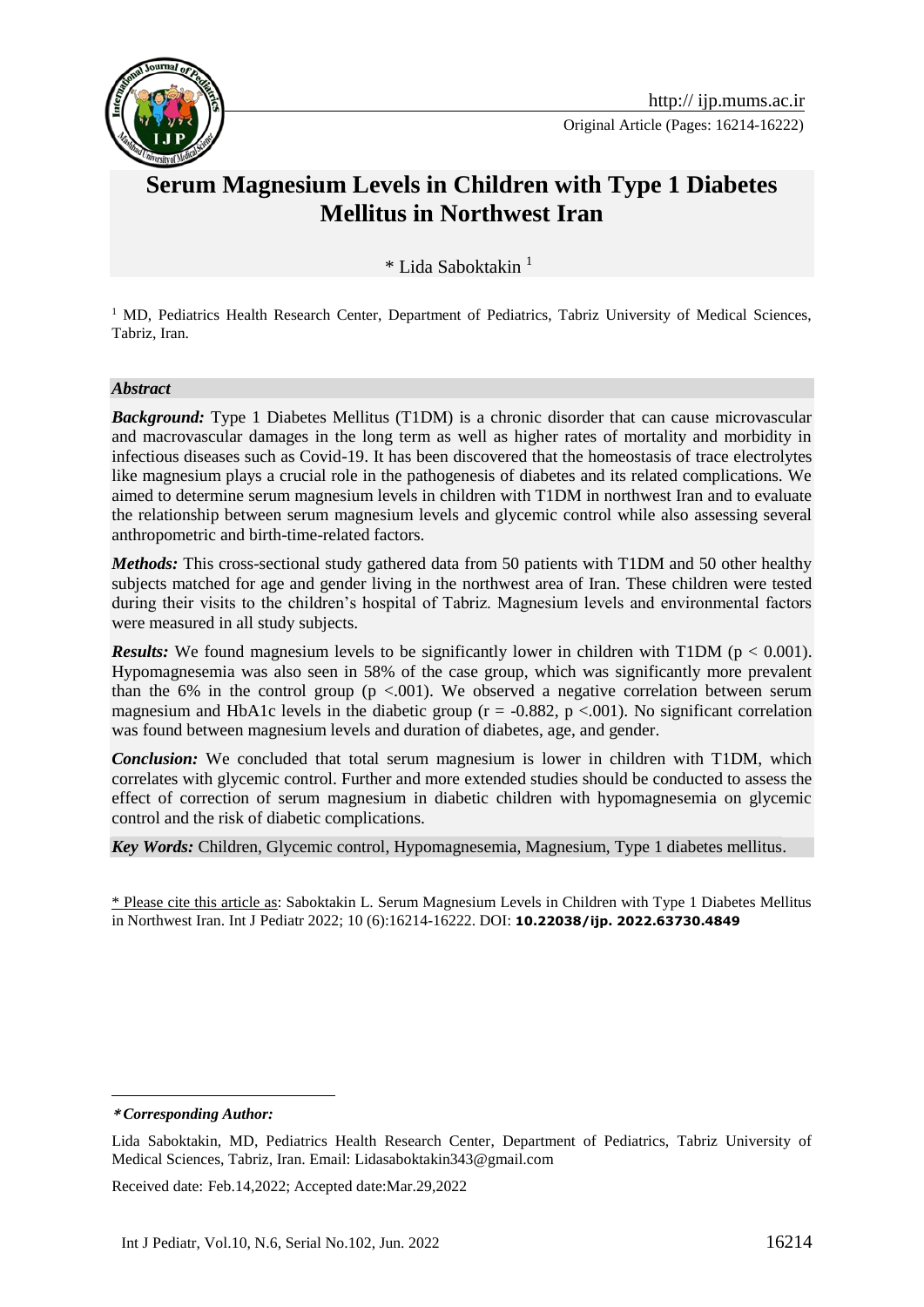# **1- INTRODUCTION**

Diabetes is a chronic and metabolic illness that causes acute and chronic complications. Constant medical care is needed to prevent these complications, particularly in children, so that their quality of life be less influenced by diabetes (1, 2).

Type 1 Diabetes Mellitus (T1DM), also known as autoimmune diabetes, occurs through insulin deficiency caused by the loss of pancreatic β-cells that leads to hyperglycemia. This disease typically emerges during childhood and adolescence but sometimes can develop much later in life (1). The patients need regular insulin injections, and no cure is available to this date. New approaches to insulin treatment such as hybrid closed-loop systems, continuous glucose monitoring, and insulin pumps are still in development (2, 3).

Long-term complications of T1DM include microvascular damage, which leads to tissue and organ damage, most notably in the retina, nerves, and kidneys.(4) Due to these microvascular complications, diabetes mellitus is an important reason for neuropathy, blindness, and end-stage renal disease (ESRD). Diabetic people also have an increased risk of atherosclerotic vascular disease. This macrovascular disease is culpable for heart attacks and strokes, which are the most common reasons for death in these patients.(1,5) Studies assessing bone health index in children with T1DM have revealed a significantly lower cortical bone density and bone turnover in children with poorly controlled diabetes (6).

New studies on children with Type 1 Diabetes have shown a higher rate of mortality and risk of complications related to Covid-19, such as endotracheal intubation and septic shock in (7).

Homeostasis of the trace electrolytes such as magnesium (Mg), zinc, iron, and copper

has been discovered to play a crucial role in the pathogenesis of diabetes and its related comorbidities (8). Magnesium is the  $4<sup>th</sup>$  most abundant cation in the human body. It is a cofactor in many enzymatic reactions required for energy production, immune system function, and protein synthesis (9). It is vital for both insulin production and function and affects the insulin response and carbohydrate metabolism. The kidneys and gastrointestinal system keep adequate storage of magnesium by carefully regulating magnesium absorption and excretion (10).

A magnesium-deficient diet has been reported to be significantly connected with reduced glucose uptake, increased incidence of DM, and intense catabolism of proteins via increased levels of arginase in children with T1DM (11, 12).

Mg deficiency has been associated with atherosclerosis, retinopathy, and chronic kidney diseases. For that reason (13), Mg deficit in individuals with T1DM could be linked with the incidence of late diabetic complications, particularly macroangiopathy (14).

Numerous studies have been conducted to evaluate the status of Mg in patients with type 2 diabetes and the use of Mg supplements in the prevention of diabetic complications and the optimization of diabetic control. However, this subject has not been examined as much in children with type 1 diabetes.

We aimed to determine serum magnesium levels in children with T1DM in northwest Iran and to evaluate the relationship between serum magnesium levels and glycemic control while also assessing several anthropometric and birth-timerelated factors.

## **2- Materials and Methods**

In this cross-sectional study, data from 50 patients with T1DM (23 males, 27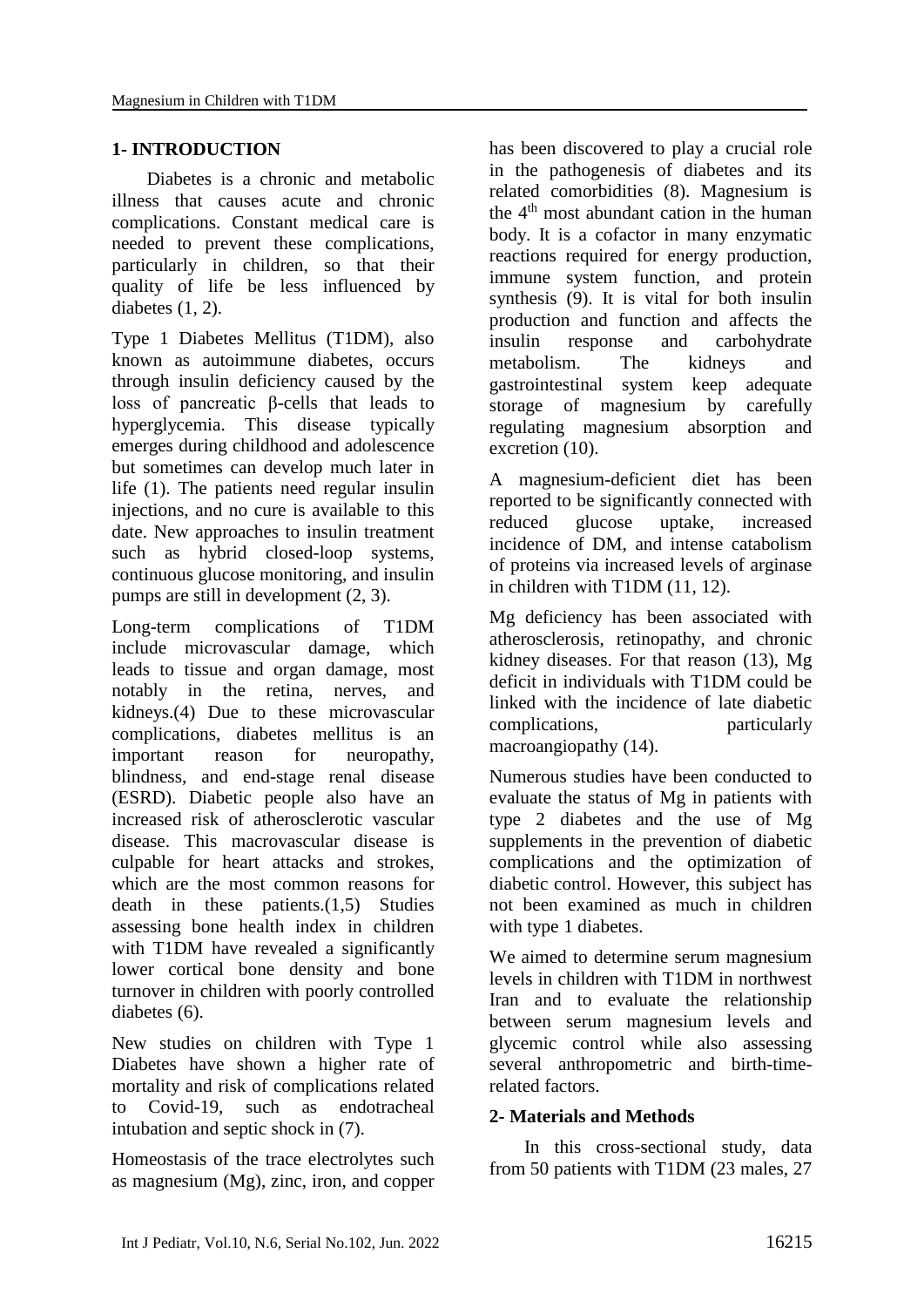females; average age: 7.52 years) and 50 healthy subjects (21 males, 29 females; average age: 7.83 years) living in the northwest area of Iran were gathered. Subjects of the two groups were matched for gender, age, height, and weight. Inclusion criteria were as follows: being younger than 12, no acute infection in the last two weeks, no other systemic diseases, complete medical records, and weight being above the first quartile of the weight-for-age chart (15). The patient group also had to have their diabetes diagnosed at least one year before the initiation of this study. The weight and height of the subjects were measured using the SECA height and weight scale.

The sample size was calculated based on pilot studies with mean serum magnesium levels of 2.65±0.47 for diabetic group and 2.89±0.36 for non-diabetic group. In addition, error rate of 0.05, 80% power and possible attrition of 20% were considered for sample size evaluation. It was calculated that at least 47 subjects were needed for each group. Considering the possible inconclusive cases, 50 subjects were assigned to each group. Informed written consent was also obtained from the parents of all the children. All of these patients were tested in the endocrinology ward of the children's hospital of Tabriz, Iran. The participants in the control group were chosen from those who had visited the children's hospital of Tabriz for routine growth checks.

The Ethics Committee of Tabriz University of Medical Sciences approved the protocol of this study (IR.TBZMED.REC.1397.870).

Blood samples were obtained after 12-hour overnight fasting. After centrifuging at low speed, the serum samples were stored at - 70° C for analysis of magnesium using the Xi Xylidyl blue and Hitachi 917 device. Glycemic control was assessed for each patient through serum HbA1c levels. The values of HbA1c levels, recorded every three months, were extracted from the records of the patients.

# **2-1. Data analysis**

The data are presented as frequencies and percentages for categorical variables and as mean  $\pm$  Standard Deviation (SD) for continuous variables. Student's t-test and ANOVA tests were used to compare the differences in the continuous variables between patients with type 1 diabetes and the controls. The Chi-square test was implemented for categorical variables. The relationship between the continuous variables was evaluated using bivariate correlation. Pearson's correlation coefficient (r) was used to assess the strength of the relationship. Regression analyses were used for evaluating the direction and effect size of each independent variable on the primary outcome. Statistical significance was implied by a value of p of less than 0.05. All statistical analyses were performed using SPSS 21.0 software.

# **3- RESULTS**

# **3-1. Study population and baseline characteristics**

**Table 1** compares magnesium levels in the 50 patients with T1DM and 50 matched healthy subjects. The magnesium levels were significantly lower  $(p < 0.001)$ in the diabetic patients than in the healthy subjects. 29 out of 50 diabetic subjects (58%) exhibited hypomagnesemia. Our study found a statistically significant difference in the percentages of hypomagnesemia between diabetic patients and the control group that was higher in the diabetic group (58% in the diabetic group versus 4% in the control group). The mean HbA1c (%) in our diabetic group was  $9.28 \pm 3.39$ , and the mean duration of diabetes was  $2.66 \pm 1.88$ . There were only 3 cases with a history of T1DM in the immediate family in the diabetic group.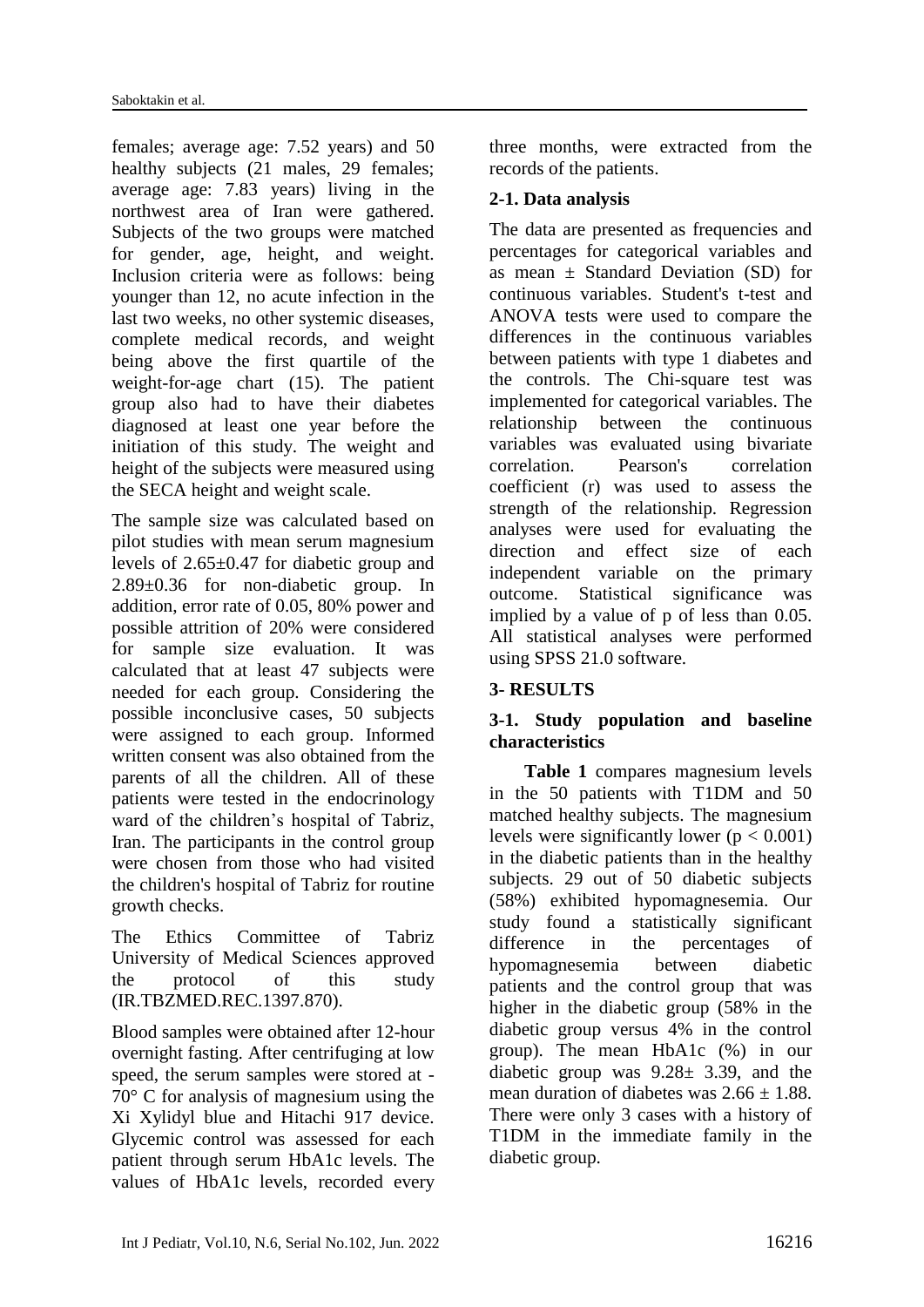| Parameter                           | Patients with type<br>1 diabetes mellitus | Healthy subjects  | P      |
|-------------------------------------|-------------------------------------------|-------------------|--------|
| Gender (male, female (%))           | 46.0                                      | 42.0              | 0.687  |
| Age (years)                         | $7.528 \pm 3.38$                          | $7.830 \pm 3.28$  | 0.652  |
| Diabetes duration (years)           | $2.66 \pm 1.88$                           |                   |        |
| BMI $(kg/m2)$                       | $17.255 \pm 4.22$                         | $17.488 \pm 4.13$ | 0.780  |
| Urban residence (%)                 | 88.0                                      | 56.0              | < .001 |
| Related parents (%)                 | 12.0                                      | 10.0              | 0.749  |
| Age of mother at birth time (years) | $25.622 \pm 5.09$                         | $23.868 \pm 4.03$ | 0.058  |
| Weight at birth time (kg)           | $3.1490 \pm 0.37$                         | $3.2310 \pm 0.39$ | 0.289  |
| Serum magnesium (mg/dL)             | $1.5290 \pm .59$                          | $2.5081 \pm .46$  | < .001 |
| Hypomagnesemia $(< 1.7$ mg/dL; %)   | 58 (29/50)                                | 4(2/50)           | < .001 |

**Table-1:** Clinical and diabetes-related characteristics and serum magnesium levels in children with type 1 diabetes mellitus and healthy subjects

BMI= Body Mass Index, Data are means  $\pm$  SD. P<0.05 is considered significant

We investigated the correlations between the levels of Mg serum levels and HbA1C and the other parameters in all patients with T1DM. Results of the correlation analyses are shown in **Table 2**.

A strong and significant negative correlation existed between HbA1C and magnesium levels but serum magnesium level was not significantly correlated with other factors such as diabetes duration.

**Fig. 1** illustrates a significantly negative correlation between serum magnesium and HbA1c.

**Table 3** and **Table 4** show the results for the multiple linear regression regarding the potential predictors of serum magnesium and HbA1c levels in diabetic patients, respectively. Only HbA1c and serum magnesium were significant predictors of each other and other factors were not statistically significant.

| variable                                    | r        |        |
|---------------------------------------------|----------|--------|
| Age (years)                                 | $-0.940$ | 0.515  |
| Gender (male, %)                            | 0.205    | 0.154  |
| Duration of diabetes (years)                | $-0.103$ | 0.478  |
| BMI $(kg/m2)$                               | 0.187    | 0.193  |
| $HbA1c$ $%$ )                               | $-0.882$ | < .001 |
| Weight at the birth time (kg)               | 0.092    | 0.525  |
| Related parents                             | 0.084    | 0.561  |
| History of diabetes in the immediate family | 0.172    | 0.232  |
| Age of mother at birth time (years)         | $-0.100$ | 0.946  |
| Urban residence                             | $-0.087$ | 0.546  |

**Table-2:** Correlations between serum magnesium level and some study parameters in diabetic patients

BMI= Body Mass Index, P<0.05=significant, r=correlation coefficient.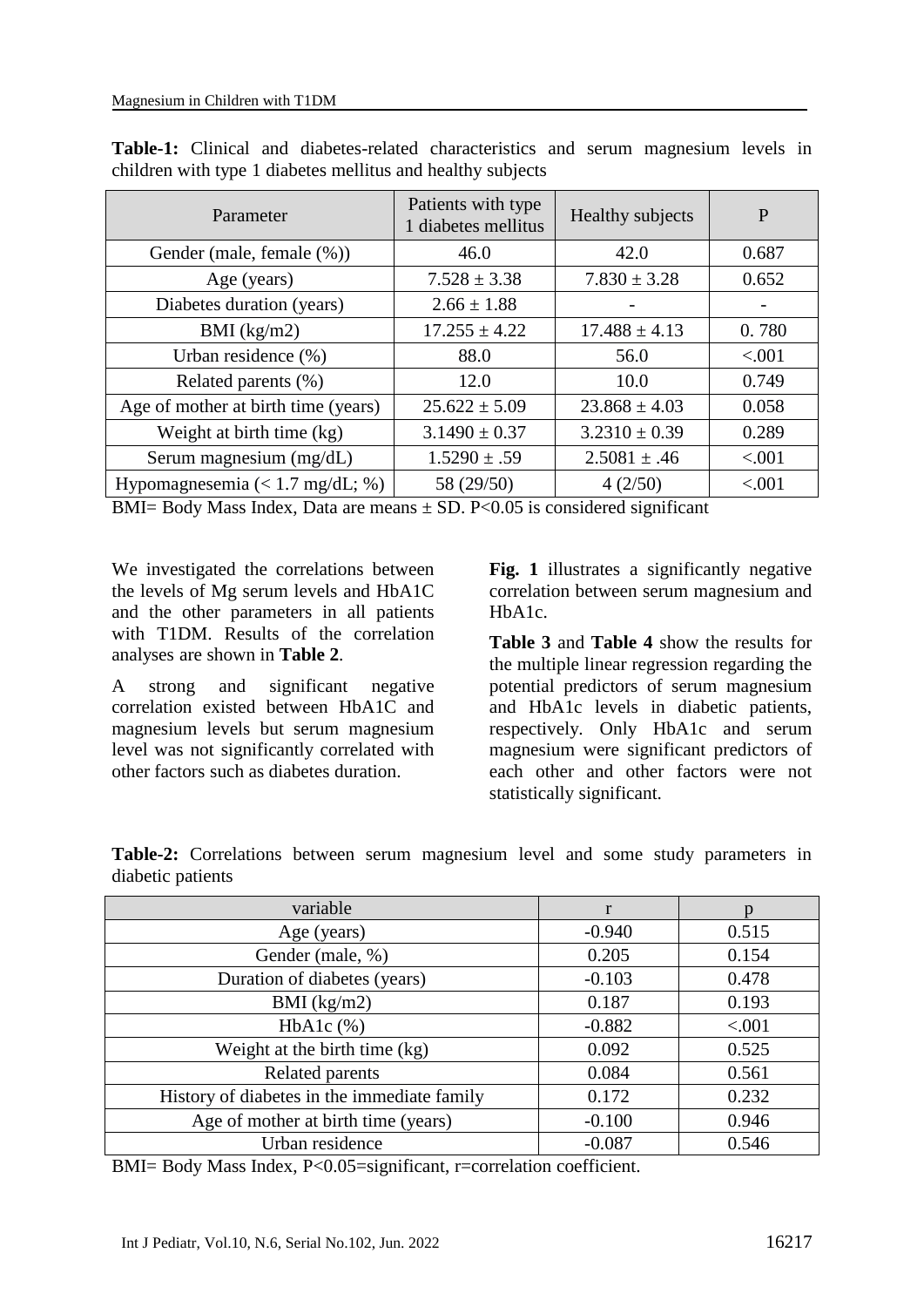| Variable                     | Regression<br>coefficient | <b>SE</b> |        |
|------------------------------|---------------------------|-----------|--------|
| Age (years)                  | 0.001                     | 0.013     | 0.954  |
| Gender (male, %)             | 0.168                     | 0.081     | 0.045  |
| Duration of diabetes (years) | $-0.001$                  | 0.230     | 0.970  |
| BMI $(kg/m2)$                | 0.005                     | 0.010     | 0.624  |
| $HbA1c$ $%$                  | $-0.152$                  | 0.012     | < .001 |
| (Constant)                   | 2.590                     | 0.249     | < 001  |

**Table-3:** Multiple linear regression of potential predictors of serum magnesium level in diabetic patients

BMI= body mass index, SE=standard error.

P<0.05 is considered significant.

**Table-4:** Multiple linear regression of potential predictors of HbA1c level in patients with type 1 diabetes

| Variable                      | Regression<br>coefficient | <b>SE</b> | P        |
|-------------------------------|---------------------------|-----------|----------|
| Age (years)                   | 0.030                     | 0.075     | 0.696    |
| Gender (male, %)              | 0.784                     | 0.482     | 0.111    |
| Duration of diabetes (years)  | 0.053                     | 0.131     | 0.686    |
| BMI $(kg/m2)$                 | $-0.011$                  | 0.059     | 0.849    |
| Serum magnesium level (mg/dL) | $-5.129$                  | .413      | ${<}001$ |
| (Constant)                    | 15.751                    | 1.269     | < 001    |

BMI= body mass index, SE=standard error. P<0.05 is considered significant.

# **4- DISCUSSION**

Magnesium has a vital role in the metabolic pathways of aerobic and anaerobic energy production and has antioxidant effects (16). Some studies state that there might be a correlation between Mg deficiency and impaired antioxidant status in T1DM children (16, 17). T1DM is the most lethal pediatric endocrine disorder, and its incidence seems to be on the rise. Hypomagnesemia has been associated with several metabolic and internal disorders (9).

In the present study, we measured serum magnesium levels and other clinical and anthropometric parameters. Findings of this study suggest that serum magnesium levels are significantly lower in children with T1DM than in the control group,

which was in accordance with the results of previous studies.

Marjanac et al. (18), Shahbah et al. (14), and Lin et al. (19) have reported that serum magnesium levels in children with T1DM were lower than those in the control group. Galli-Tsinopoulou et al. (20) also have found lower serum magnesium levels in type 1 diabetic children compared to their control group, specifically in individuals with poor glycemic control.

However, Zargar et al. (21) and Derakhshan et al. (22) found similar plasma levels of magnesium in both type 1 diabetic patients and healthy subjects. In contrast with our findings, Matthiesen et al. (23) could not demonstrate a statistically significant difference in the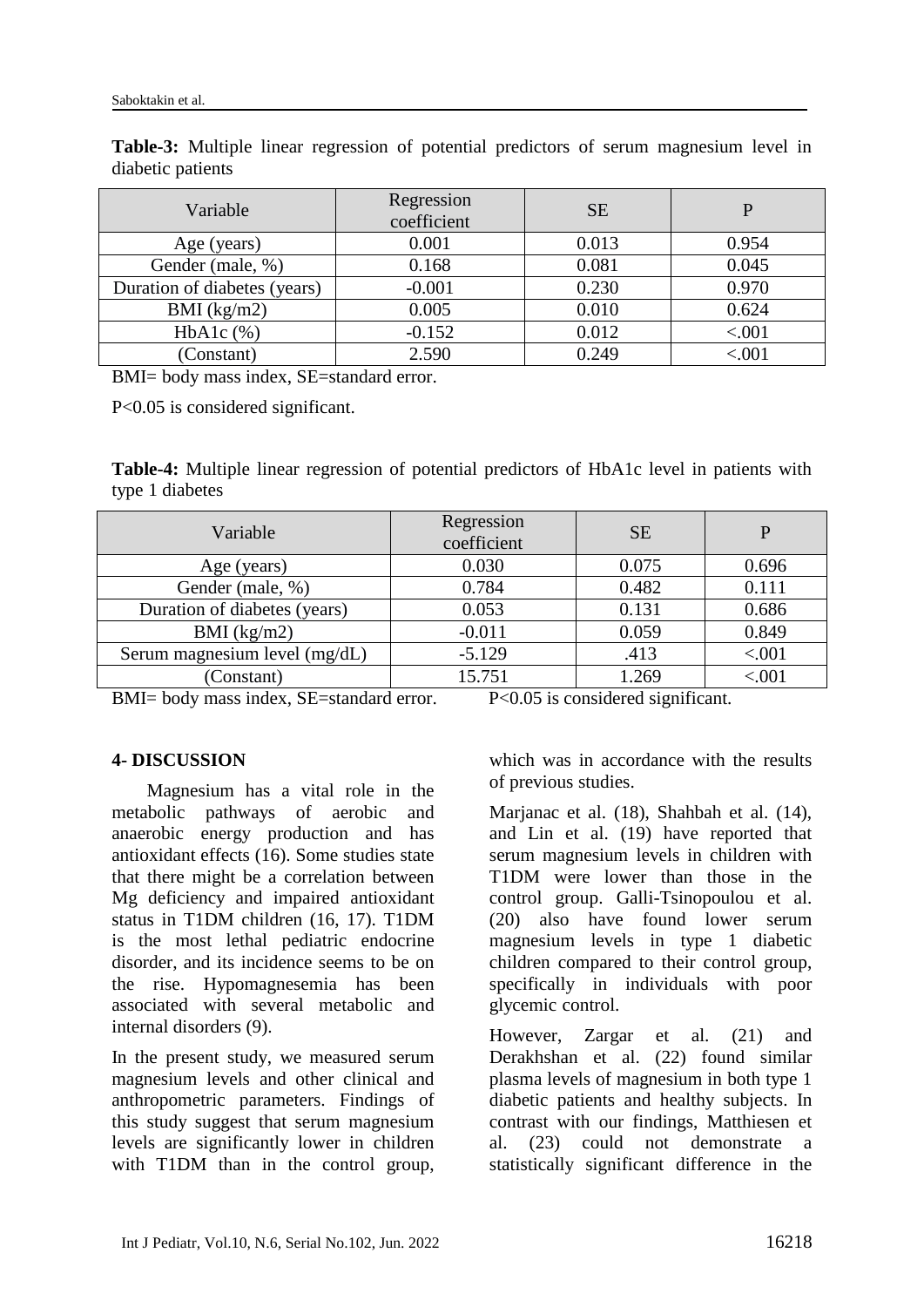levels of serum ionized Mg between Danish children with T1DM and the control group.

We found a substantial portion of our patients in the diabetic group to suffer from hypomagnesemia ( $Mg < 1.7$  mg/dL); they were significantly more frequent than those in the non-diabetic group.

Shahbah et al. (14) and Jiancheng et al. (24) found a statistically significant difference in the frequency of hypomagnesemia between diabetic patients and the control group being higher in the diabetic group.



Fig. 1: Correlation between HBA1C and magnesium in patients with type 1 diabetes mellitus;  $(r = -0.882, p < 0.001)$ 

In this study, we observed no difference between genders, Body Mass index (BMI), or duration of diabetes. Marjanac et al. (18) also found no significant relationship between the duration of diabetes and serum Mg levels. However, Sabah et al. (14) reported a negative correlation between serum magnesium levels and the duration of T1DM. Zhang et al. (5) found a strong relationship between serum magnesium level and the age of patients with diabetes.

In line with Inácio et al. (25), we observed a negative correlation between serum magnesium levels and glycemic control; However, Marjanac et al. (18) found no correlation between serum magnesium levels and glycemic control despite showing significant lower magnesium levels in patients with T1DM.

These opposing findings between these studies and ours might be attributable to the variations in nutritional status, length of diabetes between different study populations, quality of glycemic control, environmental factors, genetics, and the different methods of assessing glycemic control and serum magnesium levels. Furthermore, different dietary behaviors among different regions and races might have partly affected serum magnesium levels.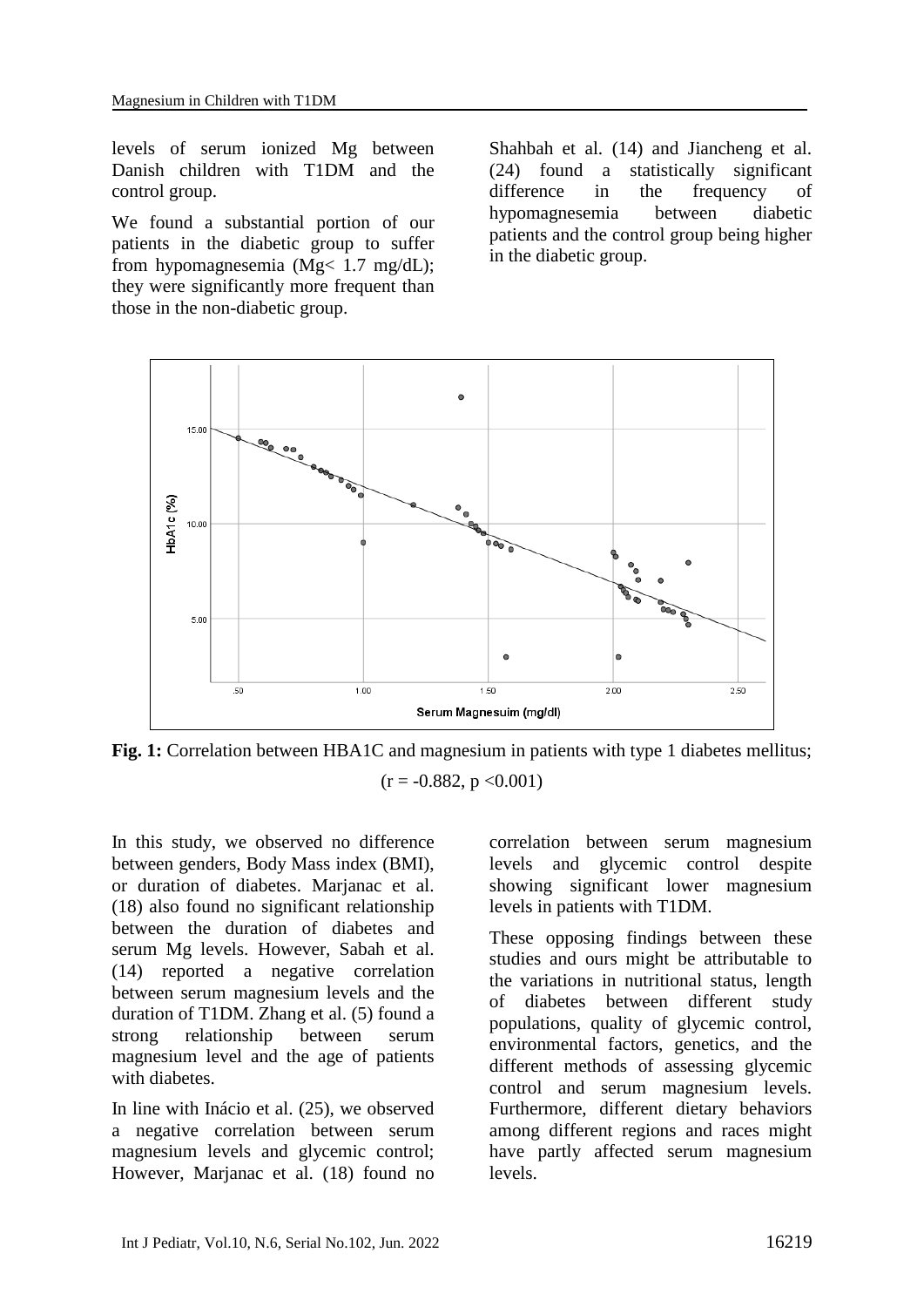Magnesium deficiency has also been associated with several other chronic diseases, such as hypertension, cardiovascular disease, migraine headaches, and attention deficit hyperactivity disorder (ADHD) (9). Severe low levels of Mg can result in fatal cardiac arrhythmias. Symptomatic hypomagnesemia can be presented in various ways. The chief clinical manifestations are cardiovascular and neuromuscular symptoms and other electrolyte abnormalities (26).

Additional studies are needed to realize whether magnesium supplementation for type 1 diabetic patients would improve insulin sensitivity and decrease oxidative stress. In addition, magnesium supplementation should be tested in other diseases associated with hypomagnesemia.

# **4-1. LIMITATIONS**

Limitations of this study include its crosssectional design and the relatively small sample size. In addition, the data were collected from a single center and may not be readily generalized to other population groups.

## **5- CONCLUSION**

We conclude that total serum magnesium is lower in children with type 1 diabetes, and it is correlated with glycemic control. The prevalence of Hypomagnesemia was higher in patients with poor diabetic control. Consistent monitoring of serum magnesium in children with type 1 diabetes is, thus, recommended, and hypomagnesemia should be corrected if present. Further and more extended studies should be conducted to assess the effect of correction of serum magnesium in diabetic children with hypomagnesemia on glycemic control and the risk of diabetic complications.

## **6- ACKNOWLEDGMENTS**

The author thanks the biostatistics experts at the Research Development &

Coordination Center (RDCC) in the Tabriz University of Medical Sciences for their insight and consultation.

In addition, the staff of the endocrinology ward of the children's hospital of Tabriz are to be thanked for their sincere cooperation.

## **7- CONFLICT OF INTERESTS**

None.

# **8- DATA AVAILABILITY**

The datasets generated in the current study are available from the corresponding author on reasonable request.

## **9- REFERENCES**

1. Cooke D, Rev LP, 2008 undefined. Type 1 diabetes mellitus in pediatrics. researchgate.net. 2008;

2. Katsarou A, Gudbjörnsdottir S, Rawshani A, Dabelea D, Bonifacio E, Anderson BJ, Anderson BJ, Jacobsen LM, Schatz DA, Lernmark A. Type 1 diabetes mellitus. Nat Rev Dis Prim 2017 31. 2017 Mar 30; 3(1):1–17.

3. Malik FS, Taplin CE. Insulin therapy in children and adolescents with type 1 diabetes. Pediatric Drugs. 2014.

4. Nambam B, Winter W, Schatz D. Type 1 diabetes. In: Encyclopedia of Endocrine Diseases. 2018.

5. Zhang Y, Li Q, Xin Y, Lv W, Ge C. Association between serum magnesium and common complications of diabetes mellitus. Technol Health Care. 2018; 26(S1):S379–87.

6. Slavcheva-Prodanova O, Konstantinova M, Tsakova A, Savova R, Archinkova M. Bone Health Index and bone turnover in pediatric patients with type 1 diabetes mellitus and poor metabolic control. Pediatr Diabetes. 2020 Feb 1; 21(1):88–97.

7. Raisingani MG. Risk of Complications in Children with Type 1 Diabetes and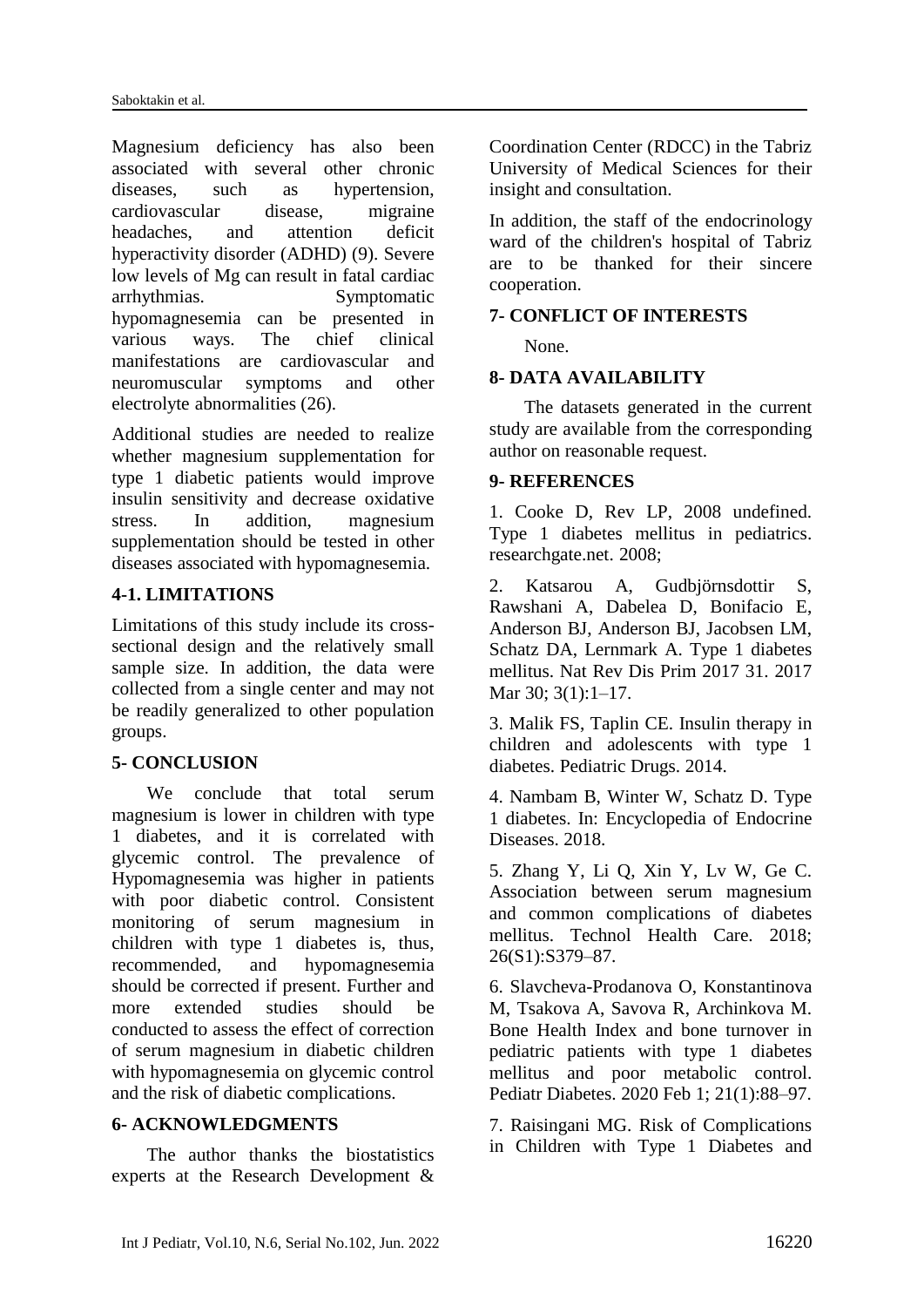Covid-19. J Endocr Soc. 2021 May 3; 5(Suppl 1):A62.

8. Xu J, Xu W, Yao H, Sun W, Zhou Q, Cai L. Associations of Serum and Urinary Magnesium with the Pre-Diabetes, Diabetes and Diabetic Complications in the Chinese Northeast Population. PLoS One. 2013 Feb 13; 8(2).

9. Gröber U, Schmidt J, Kisters K. Magnesium in Prevention and Therapy. Nutrients. 2015 Sep 23; 7(9):8199.

10. Al Alawi AM, Al Badi A, Al Huraizi A, Falhammar H. Magnesium: The recent research and developments. Adv Food Nutr Res. 2021 Jan 1; 96:193–218.

11. Bjelakovic G, Sokolovic D, Ljiljana S, Kocic G, Jevtovic T, Stojanovic I, Ilic M, Bjelakovic LJ, Zivic S, Pavlovic D, Nikolić J, Basic J. Arginase activity and magnesium levels in blood of children with diabetes mellitus. J Basic Clin Physiol Pharmacol. 2009; 20(4):319–34.

12. Uğurlu V, Binay C, Şimşek E, Bal C. Cellular Trace Element Changes in Type 1 Diabetes Patients. J Clin Res Pediatr Endocrinol. 2016 Jun 1; 8(2):180–6.

13. Atabek ME, Kurtoglu S, Pirgon O, Baykara M. Serum magnesium concentrations in type 1 diabetic patients: relation to early atherosclerosis. Diabetes Res Clin Pract. 2006 Apr; 72(1):42–7.

14. Abdalhady M, Kamel E, Abdel Rahman D, Kamel L, Abdelkader M. Status of serum magnesium in Egyptian children with type 1 diabetes and its correlation to glycemic control and lipid profile. Med (United States). 2016; 95(47).

15. Weight-for-age (Internet). (Cited 2020 Dec 14). Available from: https://www.who.int/toolkits/child-growthstandards/standards/weight-for-age

16. Ahmed MM, Helal SR. A Study of Serum Magnesium, Zinc, Copper and Glycohemoglobin In Children With Type 1 Diabetes Mellitus Abstract:

Introduction : Subjects and Methods : Statistical Analysis : Results : 2002; 16(2).

17. Salmonowicz B, Krzystek-Korpacka M, Noczyńska A. Trace elements, magnesium, and the efficacy of antioxidant systems in children with type 1 diabetes mellitus and in their siblings. Adv Clin Exp Med. 2014; 23(2):259–68.

18. Marjanac I, Biljan B, Husarić E, Canecki-Varžić S, Pavela J, Lovrić R. Magnesium, zinc and iron serum levels as potential parameters significant for effective glycemic control in children with type 1 diabetes. Clin Diabetol. 2020 Feb 1; 9(3):161–6.

19. Lin CC, Huang YL. Chromium, zinc and magnesium status in type 1 diabetes. Curr Opin Clin Nutr Metab Care. 2015 Oct 9; 18(6):588–92.

20. Galli-Tsinopoulou A, Maggana I, Kyrgios I, Mouzaki K, Grammatikopoulou MG, Stylianou C, Karavanaki K. Association between magnesium concentration and HbA1c in children and adolescents with type 1 diabetes mellitus. J Diabetes. 2014; 6(4):369–77.

21. Zargar A, Bashir M, Masoodi S, Laway B, J AW-SM, 2002 U. Copper, zinc and magnesium levels in type-1 diabetes mellitus. academia.edu.

22. Derakhshan R, Balaee P, Darakhshan S, Masoodpoor N, Banihosseini SS. Lipid profile, thyroid function, and serum magnesium level in type I diabetic children. Minerva Pediatr. 2011 Feb; 63(1):27–33.

23. Matthiesen G, Olofsson K, Rudnicki M. Ionized Magnesium in Danish Children with Type 1 Diabetes. Diabetes Care. 2004; 27(5):1216–7.

24. Xu J, Xu W, Yao H, Sun W, Zhou Q, Cai L. Associations of Serum and Urinary Magnesium with the Pre-Diabetes, Diabetes and Diabetic Complications in